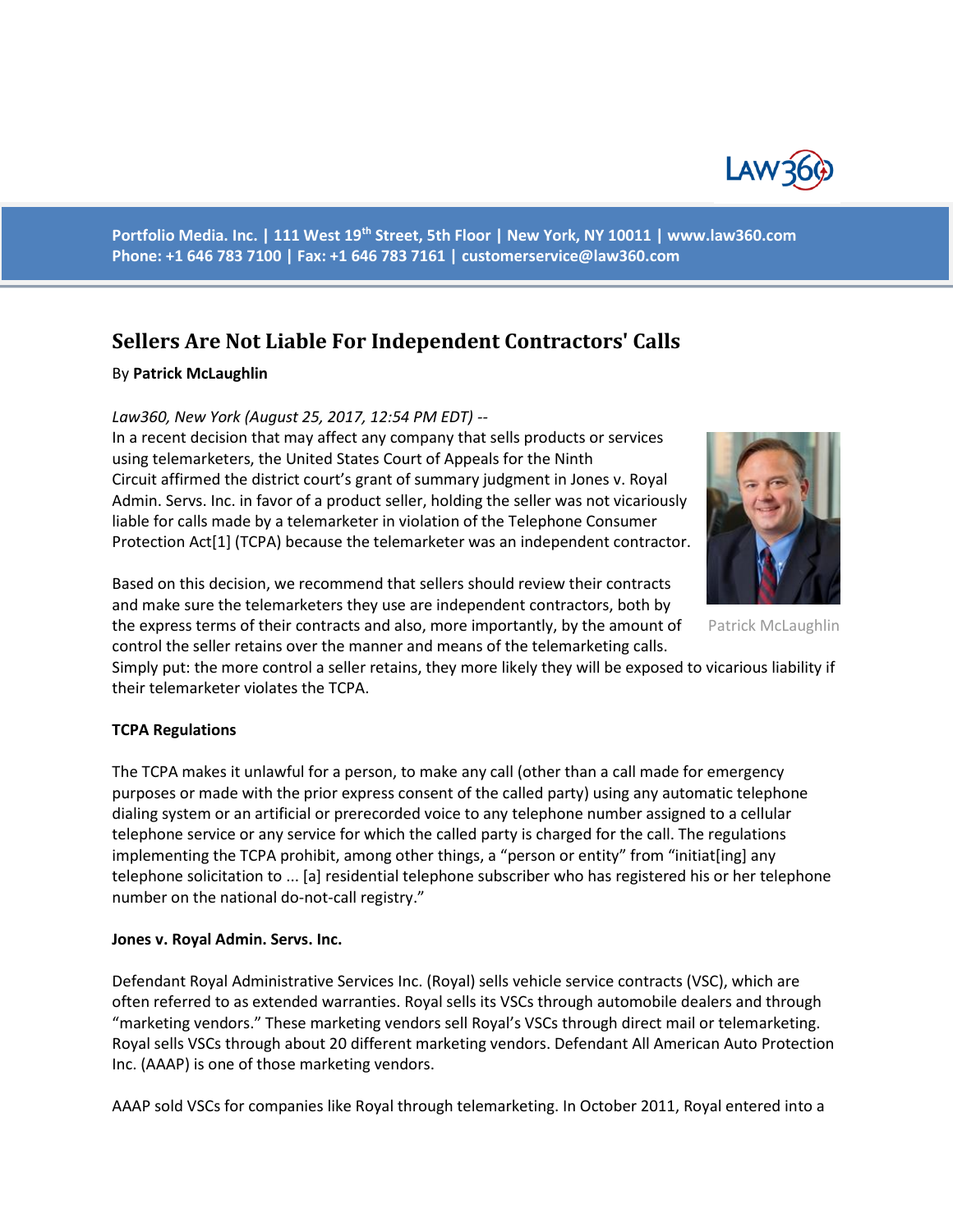marketing agreement with AAAP which contained authorized sales and marketing methodologies with which AAAP was required to comply. The agreement "[e]xpressly excluded from these methodologies ... any act or omission that violates applicable state or Federal law, including but not limited to 'robocalling."

A Royal employee provided training to AAAP's employees at AAAP's call center in Azusa, California. During this training, he provided information about Royal's VSCs, claim structure, coverage, pricing and customer service. Royal's president visited the call center with this employee about a dozen times from 2011 to 2014. During these visits, AAAP's officials provided assurances that the telemarketers were complying with the TCPA by dialing customers one at a time and honoring the do-not-call list.

Plaintiffs Jones and Watson are individuals living in Reno, Nevada, whose cellular telephone numbers are registered on the national do-not-call registry. Jones asserts that he received four calls on his cellular telephone from AAAP in March 2014. During one of these calls, Jones spoke to with an agent of AAAP, who offered to sell Jones a VSC called the "Diamond New Car" protection plan. Jones was then transferred to another agent, who confirmed that he was calling from AAAP. Watson asserts that he received four calls to his cellular telephone from AAAP in April and May of 2014. Jones and Watson allege AAAP placed the calls using an "automatic telephone dialing system."

The plaintiffs filed a class-action law suit against AAAP, several of its officers and Royal.

## **The Ninth Circuit's Analysis**

The plaintiffs allege Royal was vicariously liable for AAAP's calls that were made in violation of the TCPA. The district court granted the motion and entered judgment in favor of Royal, and the plaintiffs appealed to the Ninth Circuit. On appeal, Royal did not dispute that AAAP's telemarketers violated the TCPA. Rather, Royal disputes whether it can be held vicariously liable for AAAP's calls.

The Ninth Circuit, relying on its recent precedent, explained that a defendant may be held vicariously liable for TCPA violations where the plaintiff establishes an agency relationship, as defined by federal common law, between the defendant and a third-party caller. Agency is the fiduciary relationship that arises when one person (a 'principal') manifests assent to another person (an 'agent') that the agent shall act on the principal's behalf and subject to the principal's control, and the agent manifests assent or otherwise consents so to act. In contrast, an individual acting as an "independent contractor," rather than an agent, does not have the traditional agency relationship with the principal necessary for vicarious liability. Generally, a principal is not vicariously liable for the actions of an independent contractor, because the principal does not have sufficient control over an independent contractor.

Explaining that the extent of control exercised by the principal is the "essential ingredient," the Ninth Circuit adopted the following 10 factors as relevant to the determination of whether an individual providing services for a principal is an agent or an independent contractor: 1) the control exerted by the employer, 2) whether the one employed is engaged in a distinct occupation, 3) whether the work is normally done under the supervision of an employer, 4) the skill required, 5) whether the employer supplies tools and instrumentalities [and the place of work], 6) the length of time employed, 7) whether payment is by time or by the job, 8) whether the work is in the regular business of the employer, 9) the subjective intent of the parties, and 10) whether the employer is or is not in business.[2]

The Ninth Circuit acknowledged that Royal exercised some amount of control over AAAP: AAAP was required to keep records of its interactions with consumers who purchased Royal VSCs, give Royal